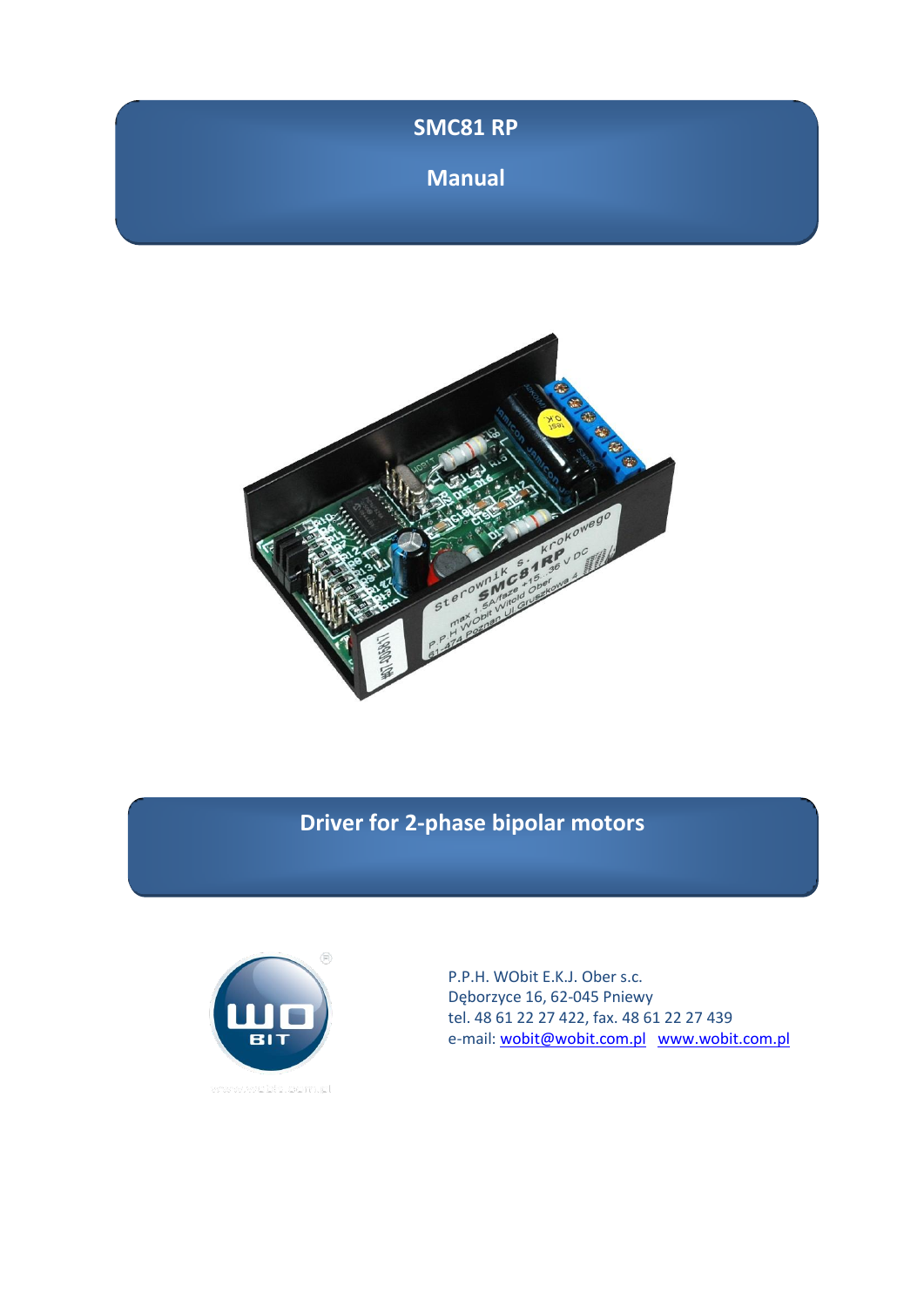## **Contains**

| 2.4 |  |
|-----|--|
|     |  |
|     |  |
|     |  |
|     |  |

#### Thank you for selecting our product!

This instruction will help you at correct service and accurate exploitation of described device.

Information included in this instruction were prepared with high attention by our specialists and is description of the product without any responsibilities within the meaning of the commercial law. Based on the information should not be inferred a certain features or suitability for a particular application. This information does not release the user from the obligation of own judgment and verification. P.P.H. WObit E.K.J. Ober S.C. reserves the right to make changes without prior notice.

- Please read instructions below carefully and adhere to its recommendation
- Please pay special attention to the following characters:



#### **CAUTION!**

Not adhere to instruction can cause damage or impede the use of hardware or software.

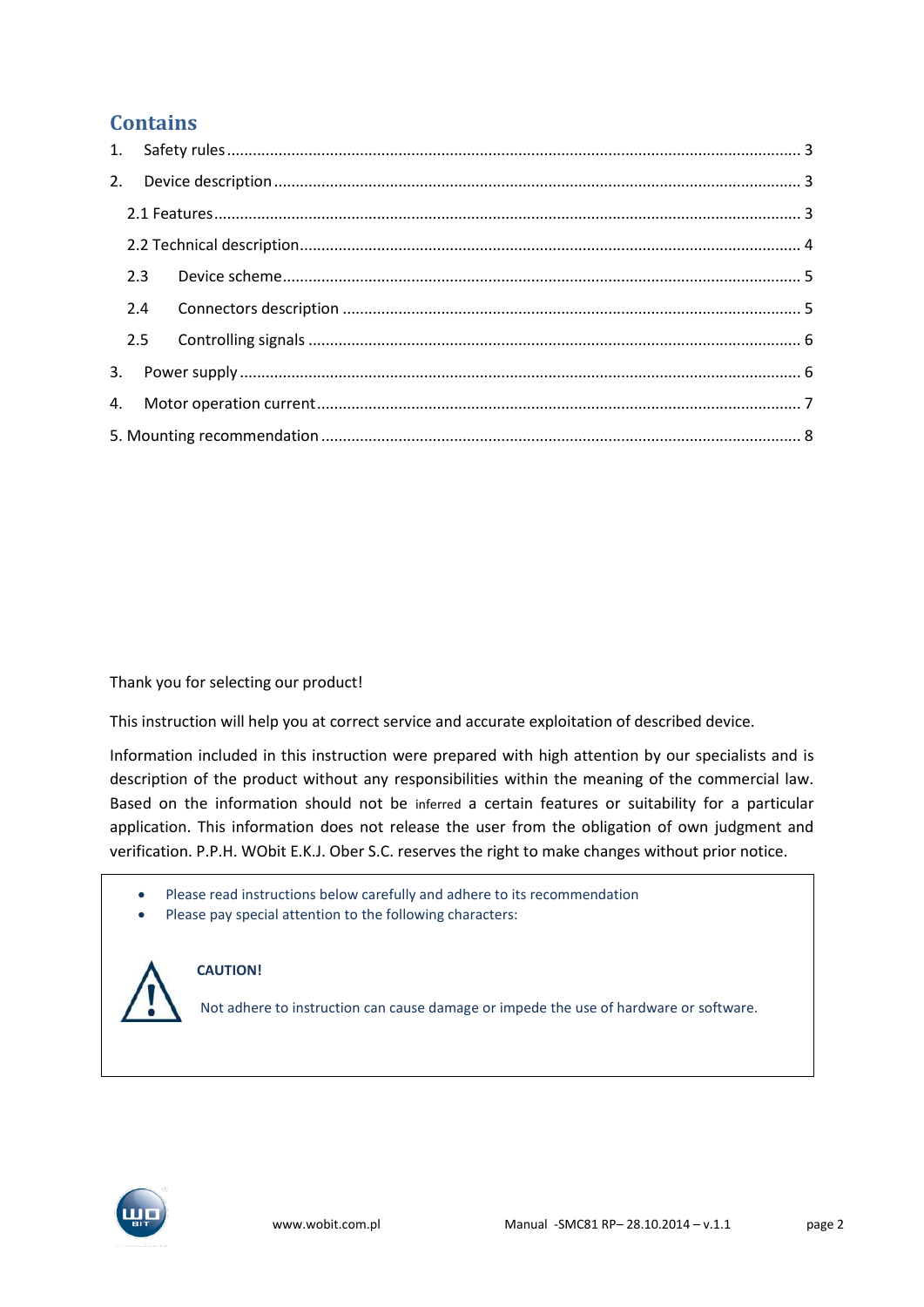### <span id="page-2-0"></span>**1. Safety rules**

- Prior to first start-up of the device carefully read the manual.
- Prior to first start-up of the device make sure all cables are properly connected.
- Provide appropriate working conditions, in compliance with the device specifications (e.g.: power supply voltage, temperature, maximum current consumption).
- Prior to any modifications of cables connections, disconnect power supply voltage.
- Usage of described device in special meaning systems (e.g.: medical applications, vehicles, etc.) requires use of additional safety measures against operational errors.
- This device can't be used in open space. It can cause an electric shock and shorten lifetime of the device.
- Exceeding of recommended operational parameters can lead to damage of the device or to fire.

#### <span id="page-2-1"></span>**2. Device description**

Miniature stepper motor driver SMC81 is designed for control of two-phase stepper motor. It allows control with full step or step divided into 2, 4, 8, 16 or 32 parts. It enforce a proper current value in motor winding irregardless of voltage supply value. Each pulse cause motor reverse one step or step part ahead in dependence on step division set by jumpers or by signals on signal connector. Motor rated current is set by additional resistors (soldered to standard) set in proper places from parts side (usually current value is 0,5 A – see table). Red diode signalizes voltage supply. In standard equipment of the driver is passive cooling (radiator  $-$  R). Driver can be mounted on a standard mounting rail. SMC81 RP is also equipped with socket for signal connector (it is a miniature connector with joints clamped on cables). It allows instantaneous connection to PC or other devices.

Non-connected inputs are treated as inputs with high state  $-H$  ("1"). While braking motor energy must be received by supply system, it imply that driver should be equipped with capacitor with minimum capacity 4700 uF/50 V (10000 uF recommended) (at driver PCB is mounted a capacitor with capacity 1000 uf/50 V).

Caution: increase of power supply above 38 V cause a damage of driver integrated circuit. Setting of rated current is made by enclosing additional resistors to power setting resistors or by their exchange – see table.

For motor power supply it is recommended to use twisted pair cables, and if possible use a ferrite bead assumed on the wire.

### <span id="page-2-2"></span>**2.1 Features**

- Microprocessor, integrated power stage for 2-pase bipolar motors
- Power supply, max 36 V
- Rated current 1,5 A
- Full step operation or with step division up to 1/32
- Step frequency 20 kHz

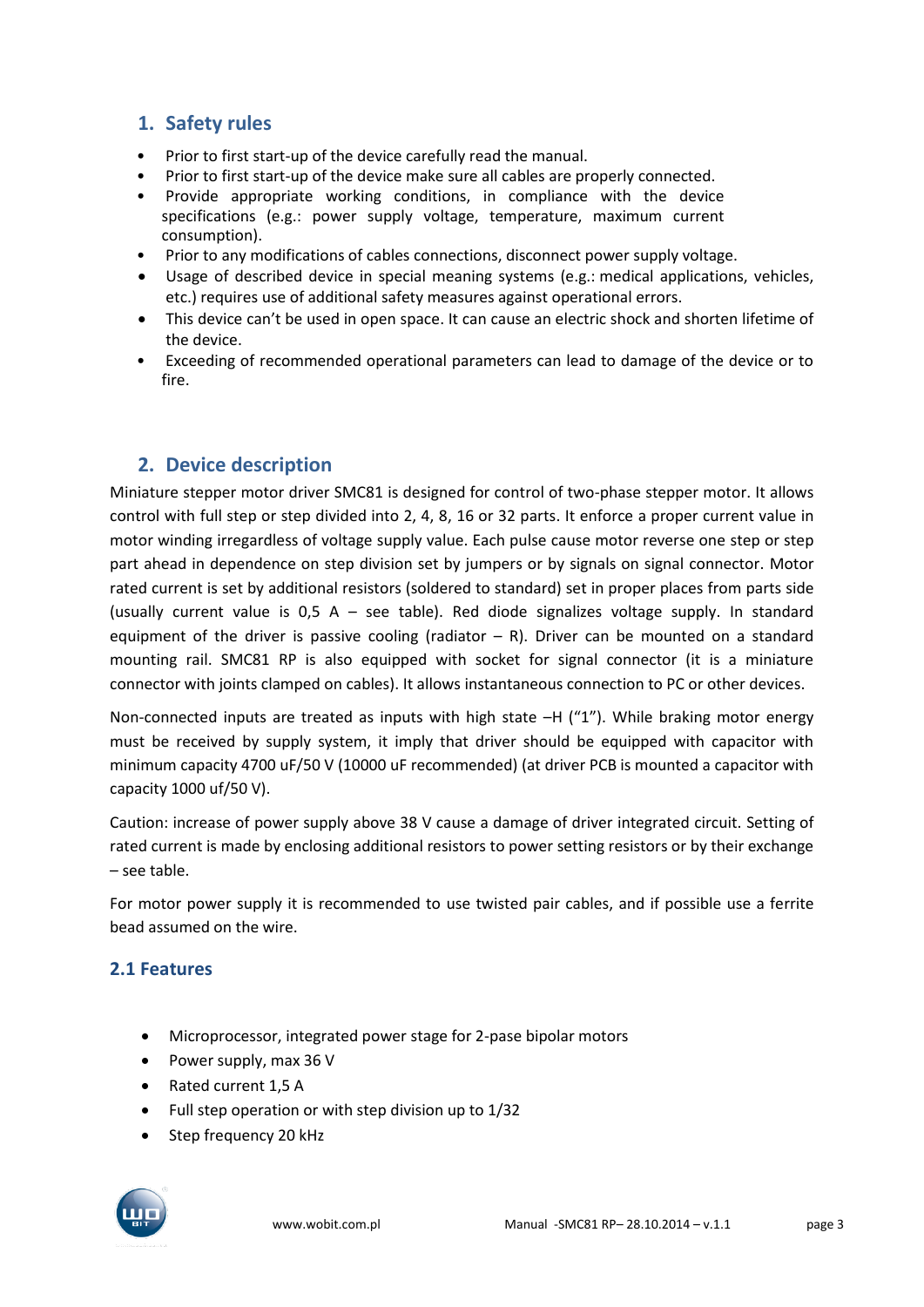- LED indicator for power supply
- Power supply, signals for motor and controlling on connectors.

### <span id="page-3-0"></span>**2.2 Technical description**

| Power supply                | DC 18 up to 36V                               |
|-----------------------------|-----------------------------------------------|
| Phase current               | $0,5 - 3A$                                    |
| Set current                 | Current resistor                              |
| Automatic current reduction | No                                            |
| Type of work                | bipolar                                       |
| Step division               | 1, $\frac{1}{2}$ , $\frac{1}{8}$ , 1/16, 1/32 |
| Step frequency              | $0-16$ kHz                                    |
| Input signals               | TTL, CMOS                                     |
| Optically isolation         | <b>No</b>                                     |
| Input signals current       | For 0V max 0,5A                               |
| Operation temperature range | $0-40$ °C                                     |
| Connection motor            | Screw connector                               |
| <b>Dimensions</b>           | 45*80*25mm                                    |
| Way of mounting             | Handle for DIN 35m rail                       |

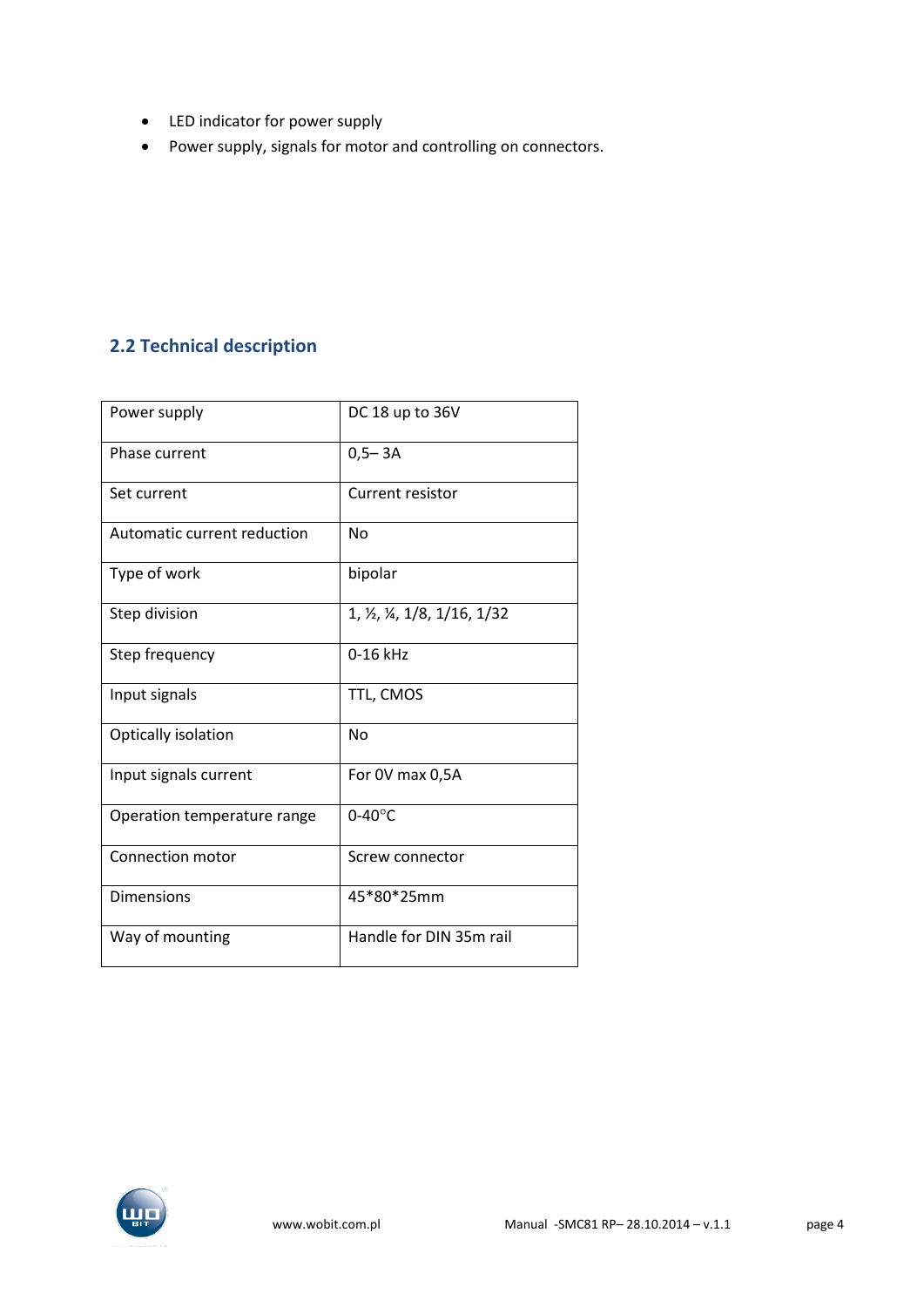### <span id="page-4-0"></span>**2.3 Device scheme**



### <span id="page-4-1"></span>**2.4Connectors description**

| 8<br>ompari<br>The Los<br>Charling            |
|-----------------------------------------------|
| 16<br>$\overline{\mathbf{c}}$<br>199998<br>15 |

#### **Controlling signals (two types of connectors)**

| 1:15 | GND                     |          |                |
|------|-------------------------|----------|----------------|
| 2    | <b>CLK</b>              |          | 1              |
| 4    | Enable input - active 0 |          | $\overline{2}$ |
| 6    | DIR input $-0$ - left   |          | 3              |
| 8    | M1                      | Setting  | 4              |
| 10   | M2                      | of step  | 5              |
| 12   | M3                      | division | 6              |
| 14   | STOP - locking of CLK   |          | 7              |
|      | signal (holding)        |          |                |
| 16   | GND                     |          |                |



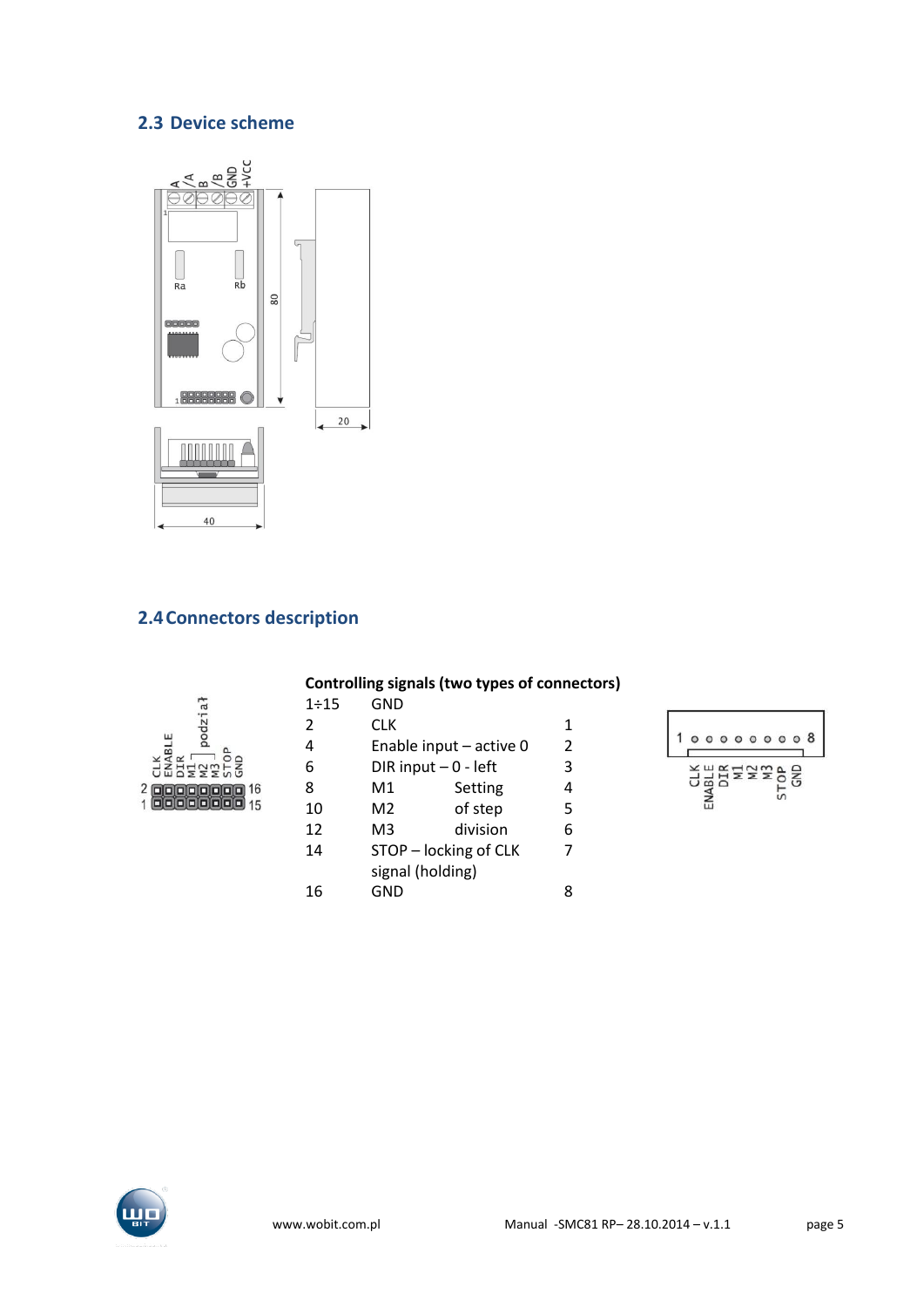#### *Setting of step division*



#### *Power supply and output connectors*



1 A phase 2 /A phase 3 B phase 4 /B phase 5 power supply – (GND) 6 power supply – (+Vcc)

**RA, RB –** resistor for motor current setting (see 3 chapter)

#### <span id="page-5-0"></span>**2.5Controlling signals**



#### <span id="page-5-1"></span>**3. Power supply**

The driver must be supply from source with proper output voltage (max. 36V) and current efficiency. The feeder also must receive motor braking energy, which is provided by initial capacitors with capacity at least 2200µF. It is recommended to use dedicated for drivers ZN100 feeder. For driver supply **can't be** used a regulated power supply.

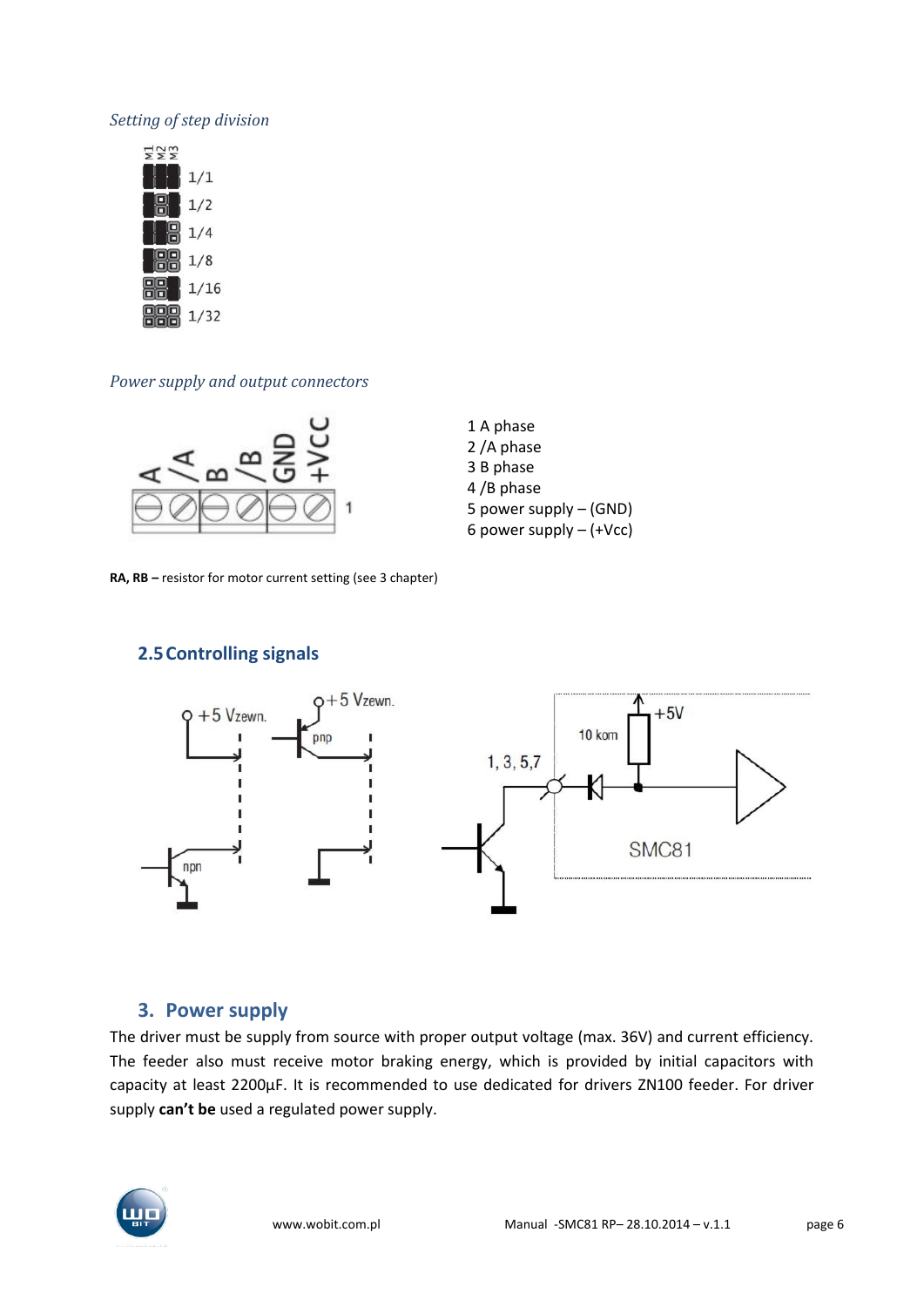Safe power supply is lower than allowable maximal supply, because to voltage supply is add motor braking energy and short pulses arising due fast turning off large inductivity of motor winding. While the driver is first time turning on, it is recommended to use ammeter (analog device is the best choice for this purpose) to monitor supply current.

Caution: the lower power supply the bigger current consumption from feeder. Never connect power supply cables to non discharged feeder (without loading the feeder can hold energy accumulated in electrolytic capacitors for a long time).

### <span id="page-6-0"></span>**4. Motor operation current**

The driver is factory equipped with resistors for setting motor current on 0,5 A. To adjust this current to motor, in places marked RA and RB (on picture at 1.4 chapter) you should solder additional resistors (1 W) to resultant resistance has values as in table below or you should give current value while ordering.

| Rated current       |       | . ⊏*<br>◡,◡ |       | --         |
|---------------------|-------|-------------|-------|------------|
| RA and RB resistors | 12 Z. | ◡,◡         | ل ک ب | -45<br>∪,⊥ |

\* factory settings